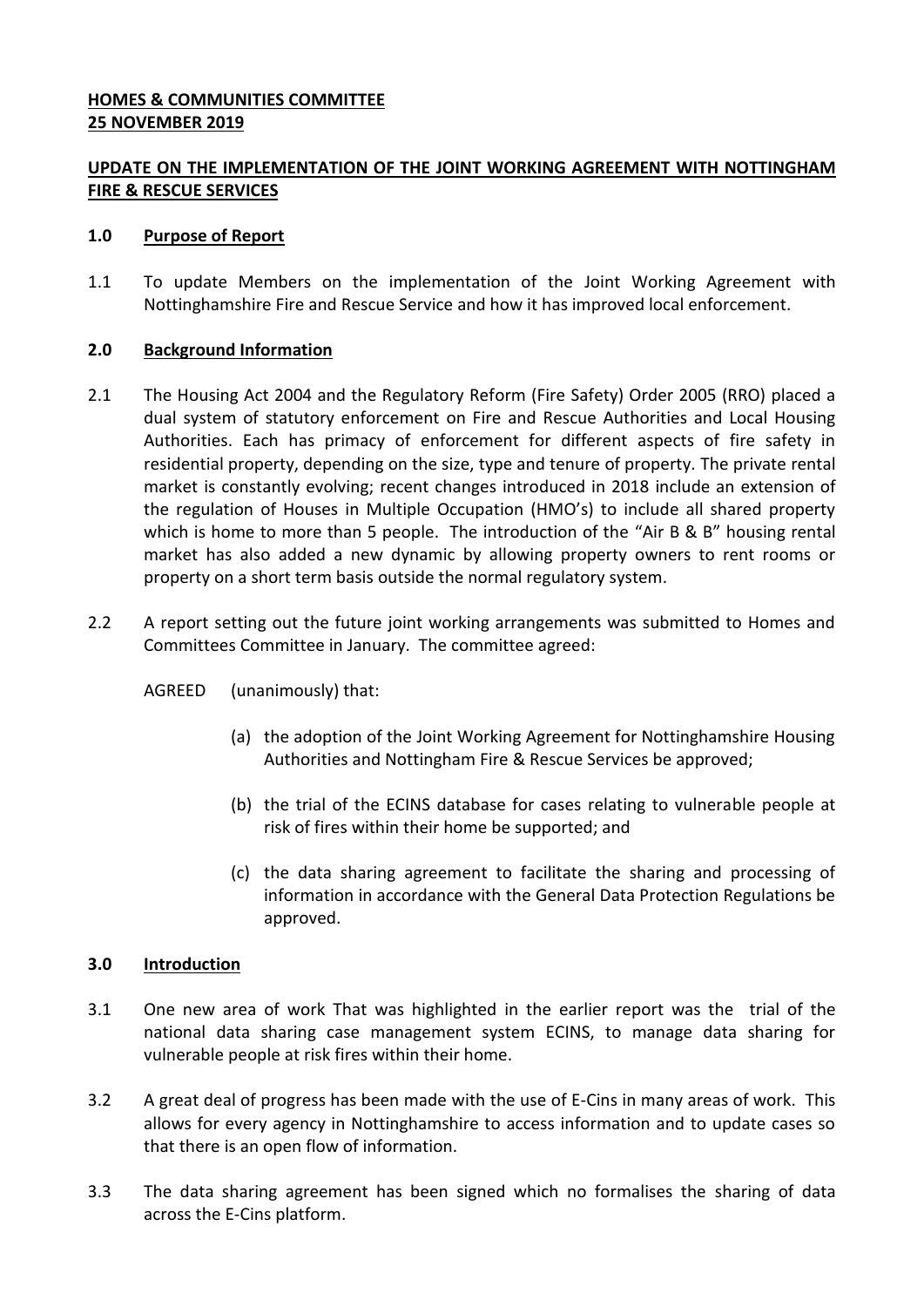- 3.4 In additional to the use of E-Cins the Joint Working Agreement has provided real clarity on the role that each enforcement body has in a particular case. There are two good local examples where the Agreement has worked particularly well.
- 3.5 The first examples involves concerns raised following an inspection by the Fire Service at a building providing sheltered accommodation. Due to the complex arrangement between the accommodation provider and the care provider it was not clear which agency had the most appropriate powers. A meeting between the Public Protection Business Unit and the Fire Service was arranged. The Enforcement Protocol was worked through and it was clear that the Fire Service had the primacy of role. This then allowed them to discuss the works required with the accommodation provider and the necessary changes have now been made.
- 3.6 The second case relates to a House in Multiple Occupation. A large building had been converted into self-contained flats. A resident raised concerns about the adequacy of the means of escape in case of fire. Due to the nature of the conversion it was not clear who should take up the case. Discussions took place with the Fire Service and it was agreed that in this instance the local authority should take the lead using their powers under the Housing Act legislation. This allowed for swift action to be taken.
- 3.7 Without the Joint Working Agreement being in place the two cases set out above could have resulted in a far more protracted discussion and delays in instigating the action required.

### **4.0 Proposals**

4.1 The Joint Agreement is considered useful to assist in the enforcement of fire regulation and therefore it is proposed to continue applying the regulatory framework set out in the Joint Working Agreement for Nottinghamshire Housing Authorities and Nottingham Fire & Rescue Services.

#### **5.0 Equalities Implications**

5.1 There are no equalities implications within the proposals made in this report. The Joint Working Agreement is implied impartially across all tenures.

## **6.0 Financial Implications**

6.1 There are no financial implications for this update report.

#### **7.0 RECOMMENDATION**

**That Members note the positive contribution that the adoption of the Joint Working Agreement for Nottinghamshire Housing Authorities & Nottingham Fire & Rescue Services and support the proposal to continue its application.**

#### Reason for Recommendations

The adoption and use of the Joint Working Agreement for Nottinghamshire Housing Authorities and Nottingham Fire & Rescue Services has improved the effectiveness of local regulation and ensure that all regulators are aware of their responsibilities.